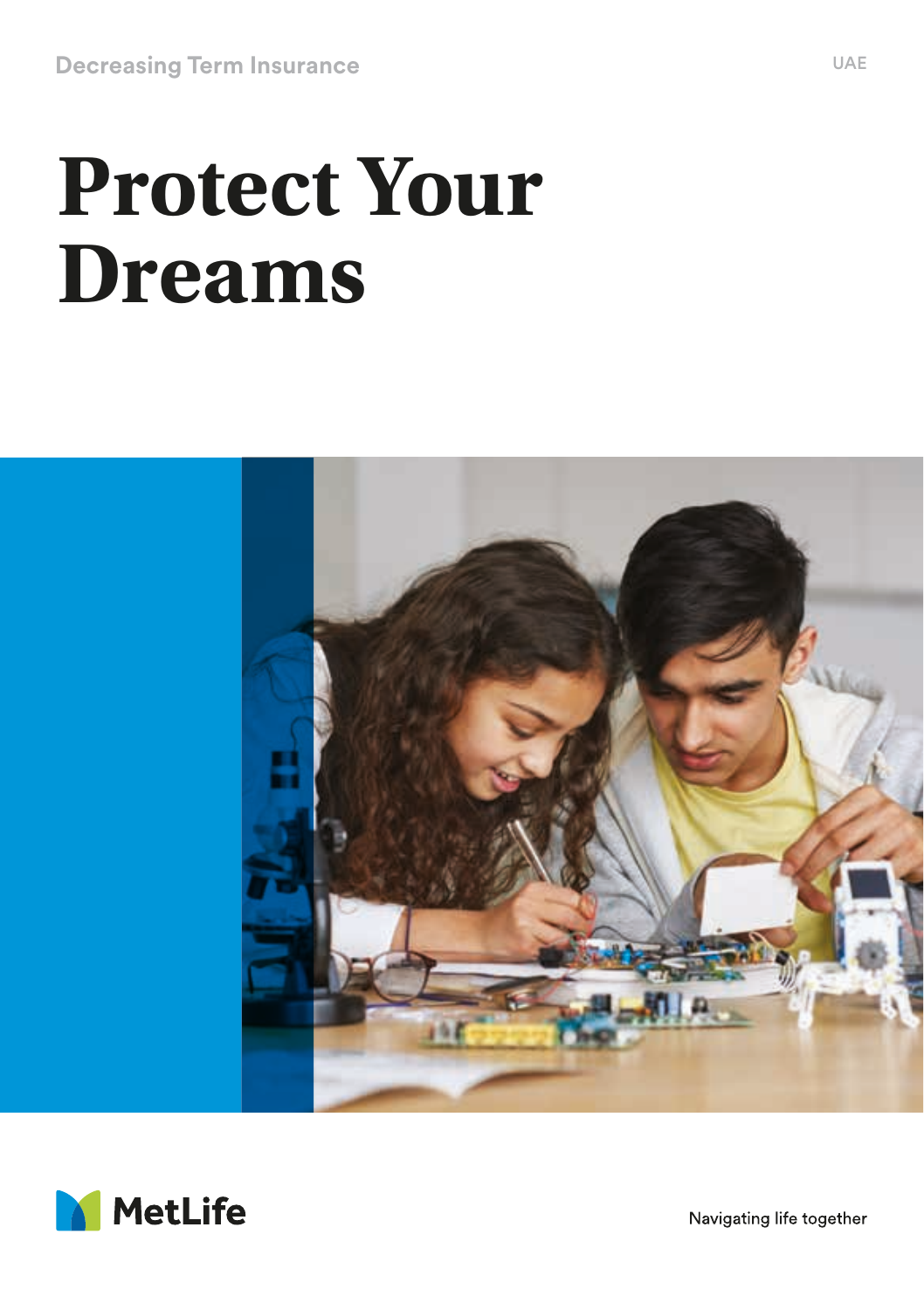## **Decreasing Term Insurance**

#### Protect Your Dreams

While life insurance can't replace you, it can definitely provide financial protection and security to your family and their dreams after you're gone. Decreasing Term Insurance protects the dreams of your loved ones, even if you are no longer here to protect them yourself.

Whether you're purchasing your dream home or working towards getting your kids in and out of college, Decreasing Term Insurance can help you protect the goals and accomplishments of your family.



#### **How the plan works**

Decreasing Term Insurance can be customized to suit your needs and circumstances. While the plan does not build cash value, it has the protection element one would need to ensure the financial security of his or her family. All you need to do is:

- Select the coverage amount between USD 50,000 and USD 50 million
- Choose the contribution period that best suits your needs (5, 10, 15, 20 or 25 years)
- Select your method of premium payment as single premium or regular premium\*: monthly, quarterly, semi-annually or annually
- Choose between single or joint life insurance coverage
- Enhance your plan with additional life insurance benefits such as Passive War Risk, Permanent Total Disability and Waiver of Premium\*\*

\*Payment period will be 80% of the selected term.

\*\*Additional life insurance benefits are available under regular premium only.

All you need to do now is relax and enjoy the peace of mind that comes along with knowing that you and your family are covered against life's unexpected twists and turns.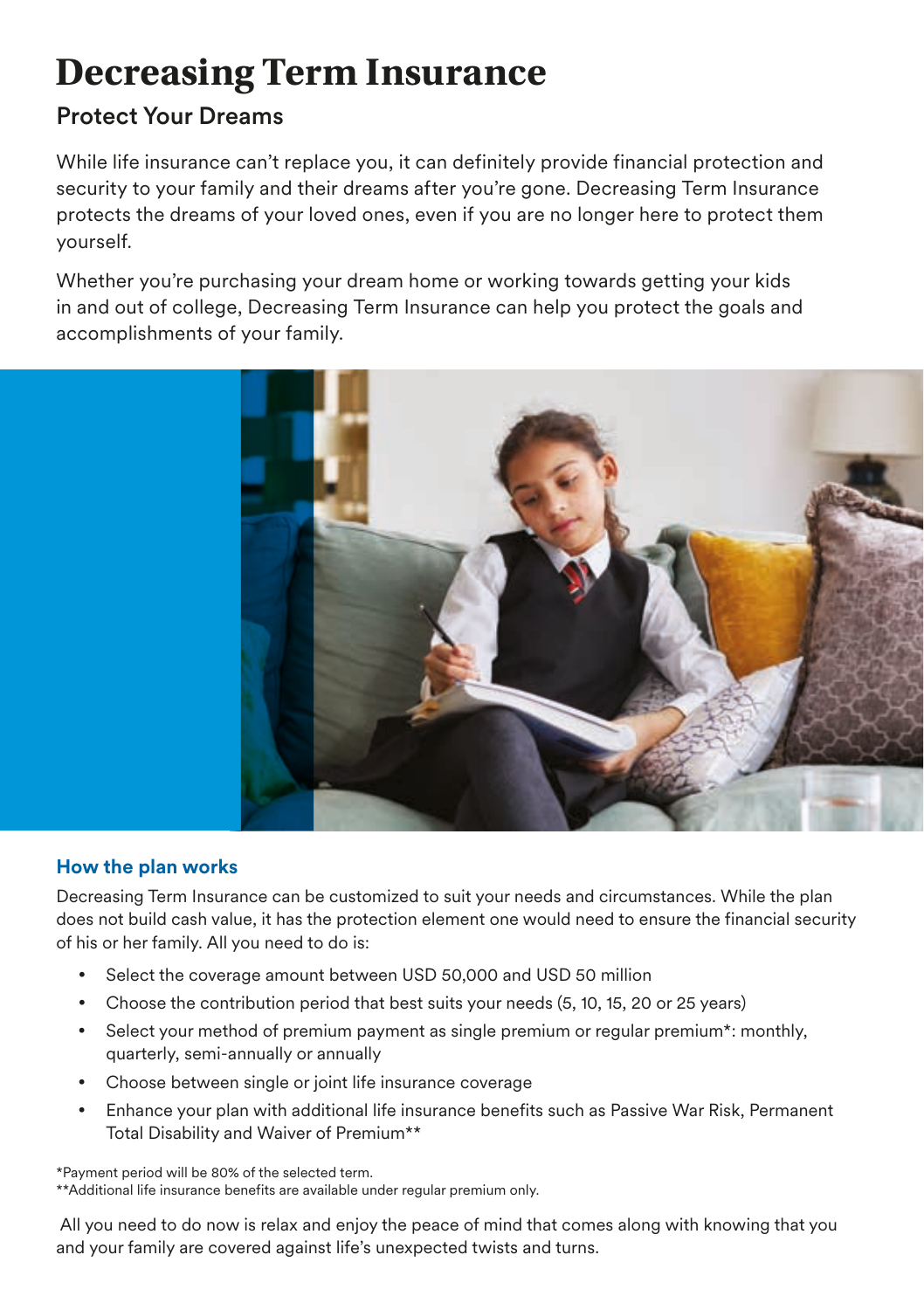### **Benefits of Decreasing Term Insurance**



#### **Affordability**

With its high coverage-low cost feature, Decreasing Term Insurance is an affordable alternative or enhancement to permanent life insurance policies. In fact, for an annual premium of USD 900, you can get coverage for USD 1 million!

#### **Valuable addition to your family's financial planning**

Decreasing Term Insurance is a great solution to help cover your financial obligations like a home loan or your children's college education, if the unexpected event of loss of life occurs.

#### **Valuable addition to your business**

Because Decreasing Term Insurance is so affordable, it's easy for you to become an employer of choice and increase staff retention by providing your key employees with the coverage they deserve.

#### **Flexibility in customizing your plan**

Decreasing Term Insurance can be tailored to suit your existing loans. Select your policy term and payment period. Your insurance consultant will take into account the interest rate of your existing loan(s) and will set you up with the perfect plan to protect the dreams of your loved ones. You can even add on supplemental benefits like Waiver of Premium, Permanent Total Disability and Passive War Risk to enhance your basic term life plan.

#### **Select your plan**

Decreasing Term Insurance allows you to choose between a single or joint life cover and with a life insurance cover up to USD 50 million, you can take comfort in knowing your dependents would be in a position to maintain their lifestyle if you are no longer here to provide for them.

#### **Single Life Coverage**

In the unfortunate event of loss of life of the Insured Person, the beneficiary (ies) will receive the decreased life insurance benefit based on the amortization table.

#### **Joint Life Coverage**

Decreasing Term Insurance allows you to opt for a "joint" life insurance cover for both you and your spouse. In the regretful event where one of the joint insureds passes away, the beneficiary (ies) will be entitled to the life insurance benefit of the deceased insured. The policy will terminate once both of the joint insureds passes away.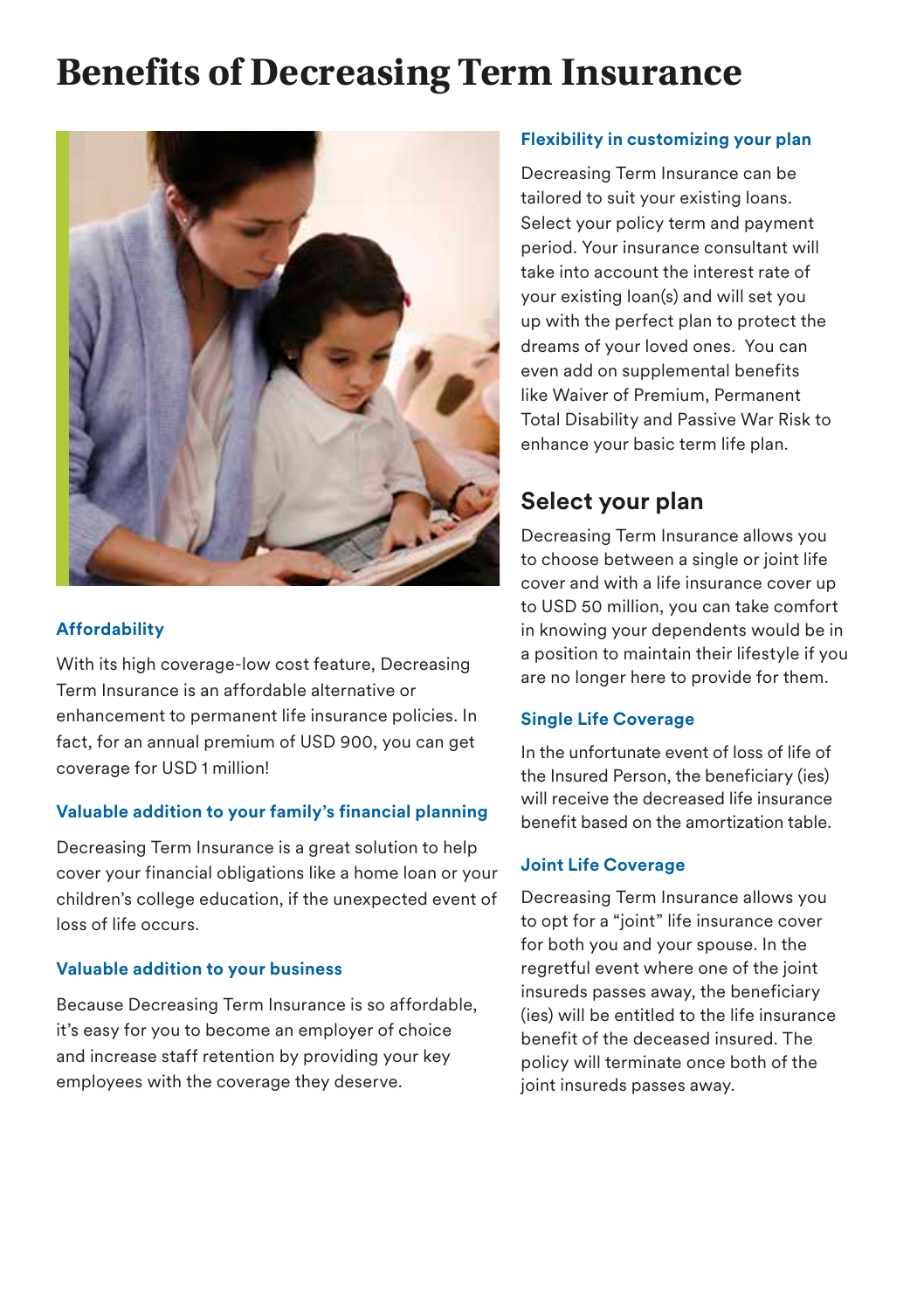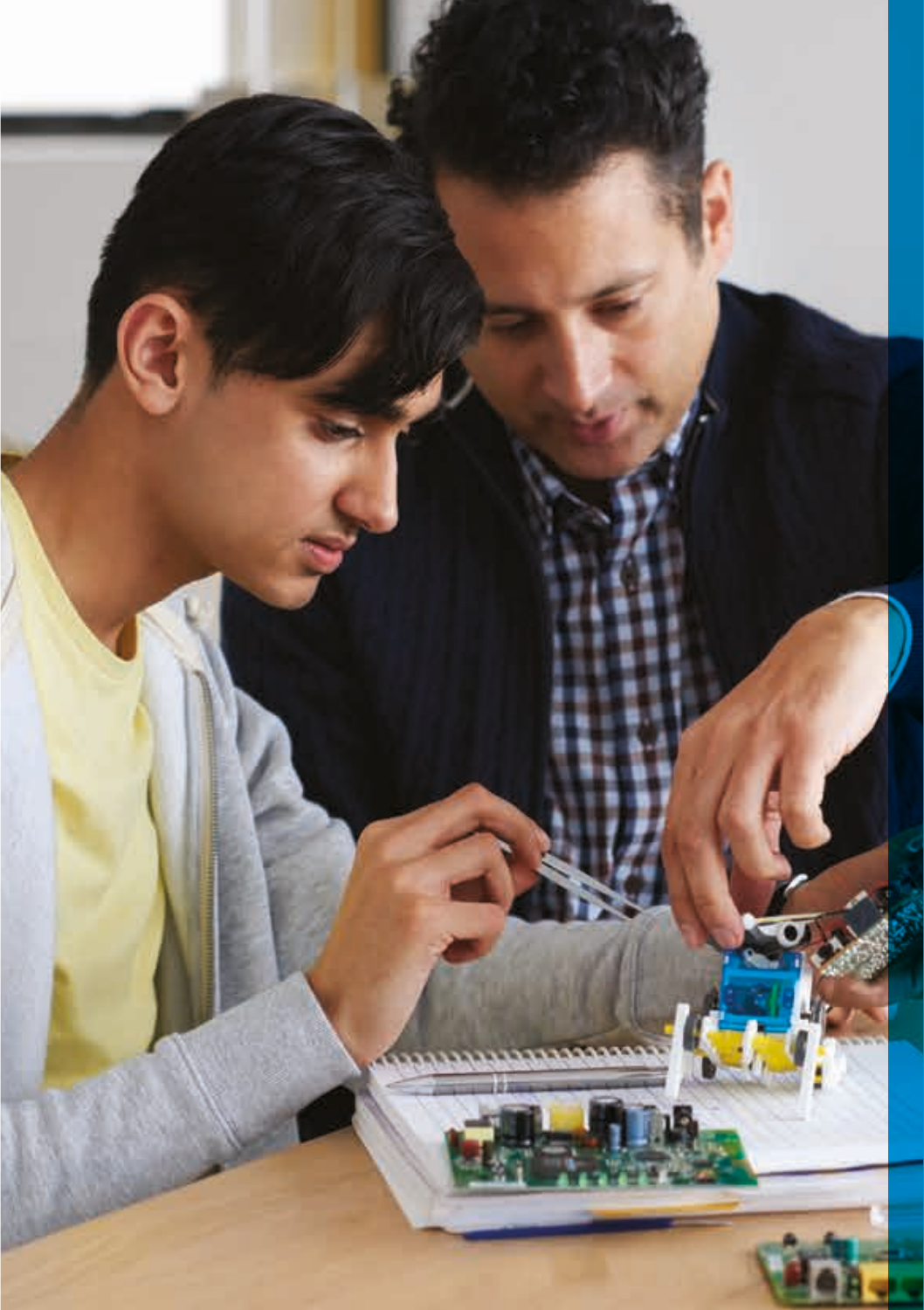#### **Valuable Optional Insurance Protection:**

Enhance your plan by opting for additional benefits\*. You can elect to add:

**Permanent Total Disability:** Anyone who depends on an income to pay bills should definitely have a financial cushion to fall back on in case you cannot work as a result of an accident or sickness. This benefit will help you avoid severe financial problems by allowing you to meet your financial obligations through guaranteed cash payments up to USD 2 million. Like the Life Benefit, PTD's face amount will also decrease.

Passive War Risk: You can't be too careful these days. Don't leave your family vulnerable if you fall victim to the consequences of war. Our policies exclude war risk coverage, so, by selecting this benefit you will be covered for loss of life as a result of war.

**Waiver of Premium on Disability:** MetLife will waive all the remaining premiums to guarantee that the plan remains in force and that the goals remain unaffected in case of disability of the policy owner.

\*Additional benefits are only available under regular premium.

# **Stories like yours**

Omar, 34, and his loving wife Maria have just purchased their dream home in a beautiful development- the perfect location to raise their 4 year old son, Talal. While Omar has always been good with his money, he still needed to take out a 20 year mortgage to purchase their new home.

As the main breadwinner of the family, Omar started looking into getting a 'temporary' life insurance solution that matches the length of his home loan. That way if something terrible should happen to him, his family would be able to afford the mortgage payments and keep their dream home. Omar also likes the idea of the policy expiring around the time that Talal would be graduating from college; this way he has some peace of mind knowing that a term life insurance cover would ensure Talal's education is paid for, in case anything should happen to him.

Omar opted to take out a 20 year Decreasing Term Insurance policy with MetLife.

#### **Below are different scenarios reflecting the options Omar can select with his plan:**

#### **If Single Life is selected:**

Maria, as a beneficiary, would be entitled to the decreased life insurance amount in the unfortunate event of Omar's loss of life.

#### **If Joint Life Cover is selected:**

Omar and Maria would be covered under the Life Benefit feature of this plan. If Maria is a 'stay at home mom', the maximum limit would be same as Omar's benefit (maximum of USD 2 million). If Maria is working, this limit can be increased.

In case Omar passes away first, Maria, as a beneficiary, will receive the decreased life insurance amount, the policy will continue till the end of plan term or Maria passes away, which ever occurs first.

MetLife will charge VAT on all UAE policies which are subject to value added tax ("VAT") in accordance with the provisions of UAE Federal Law No. (8) of 2017 on VAT.

"This plan is underwritten by American Life Insurance Company (MetLife) and is subject at all times to the terms and conditions of the Plan, Policy and riders issued by MetLife. The information contained in this brochure is intended for general consumer understanding only and does not contain the full terms of the policy. Kindly refer to the policy document for the full terms and conditions."

Manage your policies and access personalised financial and well-being content on myMetLife. Get the app or visit www.mymetlife.net